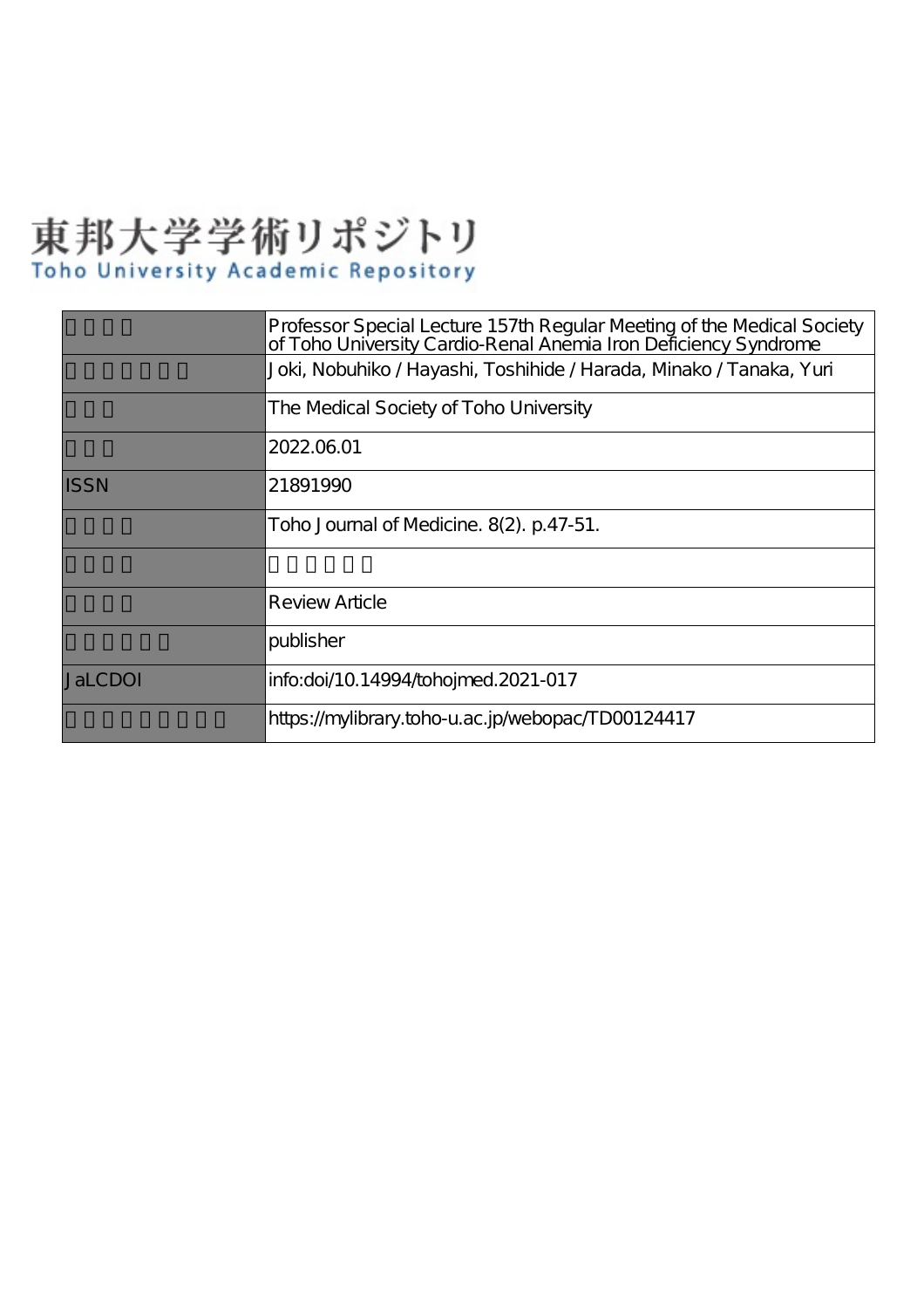Professor Special Lecture: 157th Regular Meeting of the Medical Society of Toho University

Review Article

## Cardio-Renal Anemia Iron Deficiency Syndrome

Nobuhiko Joki\* Toshihide Hayashi Minako Harada and Yuri Tanaka

Division of Nephrology, Toho University Ohashi Medical Center, Tokyo, Japan

ABSTRACT: It is theoretically reasonable to hypothesize that correcting of anemia could lead to better condition of the heart and prognosis in patients with chronic kidney disease (CKD) with/without cardiac disease. Unexpectedly, complete correction of anemia by erythropoietin stimulating agents (ESA) has not improved cardiovascular outcomes in patients with CKD. Iron is known to play a crucial role in oxygen transport as a component of hemoglobin and in cardiac and skeletal muscle metabolism as a component of oxidative enzymes. These physiological roles of iron led us to hypothesize that iron deficiency in itself may directly contribute to cardiac morphological and functional abnormalities independent of anemia. Recently, it is reported that a high prevalence of iron deficiency was seen at the initiation of dialysis and a marker of circulatory iron was inversely correlated with cardiothoracic ratio, as one of the surrogate markers of cardiac enlargement. These findings suggest that not only Hb but also circulatory iron may play an important role in promoting cardiac remodeling. The role of iron deficiency in patients with CKD, with or without anemia, therefore merits clinical awareness, and more insight into the pathophysiology and interplay between iron deficiency, anemia, and CKD is warranted, especially in patients with heart failure. Iron supplementation in the predialysis phase and dialysis phase of CKD may help prevent cardiac remodeling and would be a better outcome.

Toho J Med 8 (2): 47―51, 2022

## KEYWORDS: iron deficiency, cardiac myocyte, TSAT, ferritin, heart failure

#### Introduction

Among patients with end-stage kidney disease (ESKD), cardiovascular disease (CVD) is a major concern. The Dialysis Outcomes and Practice Patterns Study has reported that patients with hemodialysis have a high prevalence of CVD in Europe, Japan, and the United States.<sup>1)</sup> In spite of renal replacement therapy advances, CVD remains the leading cause of morbidity and mortality among patients with hemodialysis, with cardiac dis-

\*Corresponding Author: Nobuhiko Joki, 2-22-36 Ohashi, Meguro-Ku, Tokyo 153-8515, Japan, tel: +81-3-3468-1251 e-mail: jokinobuhiko@gmail.com DOI: 10.14994/tohojmed.2021-017

ease alone accounting for  $30\% - 40\%$  of deaths<sup>2)</sup> and cardiovascular mortality 10-30 times greater than in the general population.3) The mechanism of the cardio-renal syndrome (CRS) suggesting an interaction between chronic kidney disease (CKD) and CVD has been elucidated in considerable detail over the past decade. CRS type 4 is defined as primary CKD contributing to decrease cardiac function, cardiac hypertrophy, fibrosis, or increased risk of adverse cardiovascular events.<sup>4)</sup> An understanding of the factors that cause CRS 4 in patients

Received Dec. 6, 2021 Toho Journal of Medicine 8 (2), June. 1, 2022 ISSN 2189―1990, CODEN: TJMOA2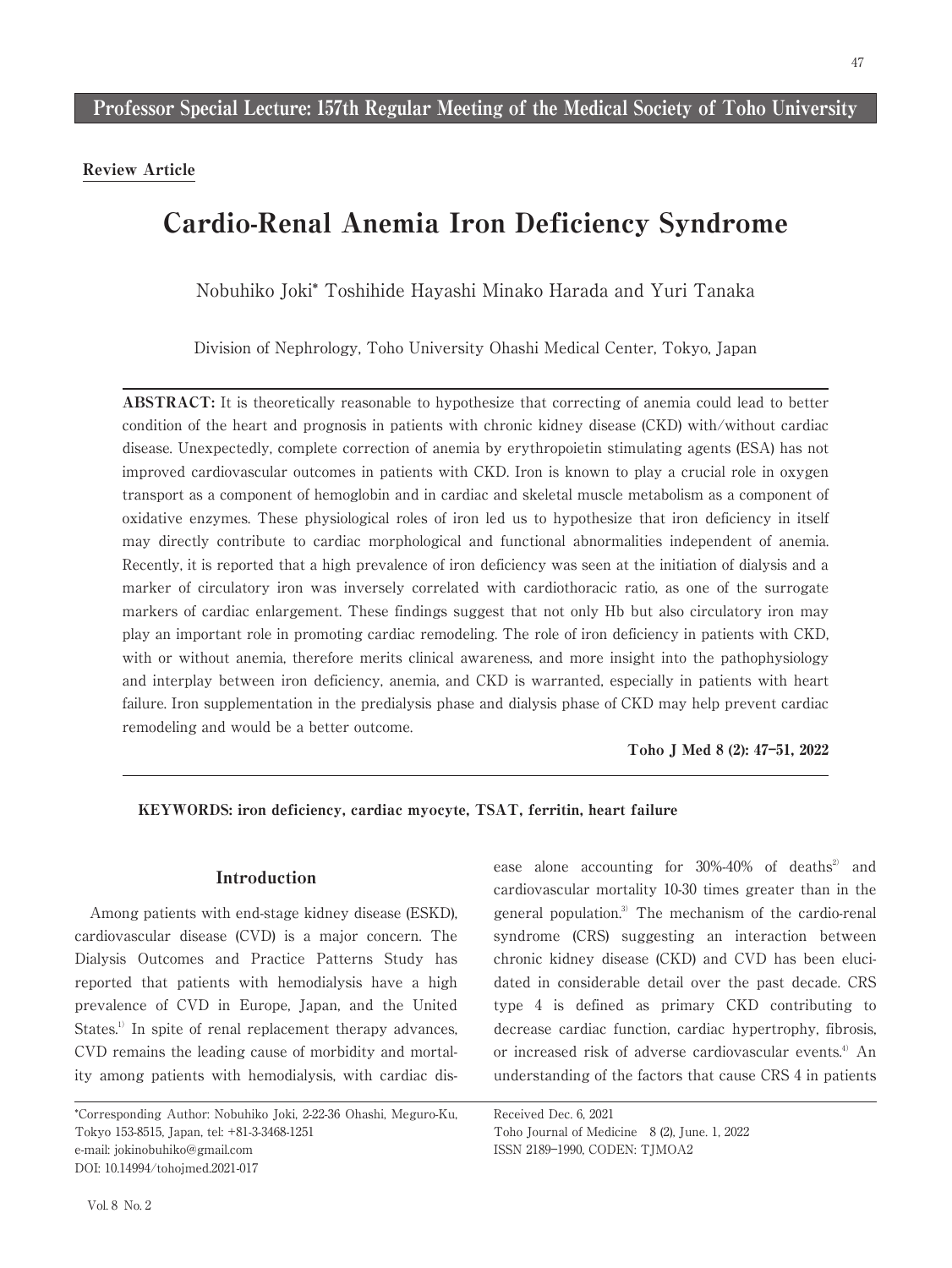with both CKD and CVD is important for determining optimal therapeutic strategies for these patients. Anemia has been recognized as an important comorbidity in both CKD and CVD including congestive heart failure (CHF). A previous study has suggested that anemia, CHF, and CKD are interrelated, each causing the other to worsen.<sup>5)</sup> This vicious cycle of disease progression is called the cardio-renal anemia syndrome (CRAS).<sup>6)</sup>

## Anemia in CKD

Renal anemia associated with declining kidney function is mainly due to inadequate renal production of erythropoietin in response to low hemoglobin levels, regardless of the etiology. Erythropoietin is predominantly produced by peritubular fibroblast cells in the kidney<sup> $\eta$ </sup> and is the hormone responsible for maintaining the proliferation and differentiation of erythroid progenitor cells in the bone marrow. Loss of peritubular fibroblast cells leads to an inappropriately low level of circulating erythropoietin in the face of anemia. Other factors in the genesis of renal anemia include functional or absolute iron deficiency, blood loss, the presence of uremic inhibitors (for example, parathyroid hormone, inflammatory cytokines), reduced half-life of circulating blood cells, and deficiencies of folate or vitamin  $B_{12}$ .<sup>8)</sup>

The Third National Health and Nutrition Examination Survey (NHANES III) evaluated the association between kidney function and hemoglobin levels across the range of kidney function among noninstitutionalized adults in the United States and reported that the prevalence of anemia (hemoglobin level below 12 g/dL in men and below 11 g/dL in women) increased from 1% at an estimated glomerular filtration rate (eGFR) of 60 mL/ min/1.73 m<sup>2</sup> to 9% at an eGFR of 30 mL/min/1.73 m<sup>2</sup> and to 33% at an eGFR of 15 mL/min/1.73 m<sup>2</sup> among men and to 67% at an eGFR of 15 mL/min/1.73 m<sup>2</sup> among women.9) Anemia advances exponentially along with declining kidney function in patients with CKD, especially those with diabetes, and anemia develops more severely and requires a greater amount of erythropoietin stimulating agents (ESA) therapy before dialysis initiation in patients with ESKD.

## Influence of Anemia on Cardiovascular Function

Anemia is a nontraditional cardiovascular risk factor that predisposes patients to the development and pro-

gression of heart structural and functional abnormalities as represented by cardiac hypertrophy, including left ventricular (LV) dilatation (i.e., eccentric LV hypertrophy) and hypertrophy (LVH) (i.e., concentric LV hypertrophy). The physiologic response to anemia and its influence on heart structure and function has been well described. The most important compensatory mechanisms caused by the reduced oxygen tension are the nonhemodynamic and hemodynamic responses. Nonhemodynamic responses aimed at increasing tissue oxygen delivery include increases in red blood cell 2,3-diphosphoglycerate levels and erythropoietin synthesis to stimulate red blood cell production.10) Hemodynamic changes include increased preload, decreased peripheral vascular resis $t$ ance, and increased output.<sup>11</sup> The initial hemodynamic response to anemia is a decrease in the vascular resistance, which causes a reduction of the systemic blood pressure. To maintain blood pressure, peripheral vasoconstriction, heart rate, and stroke volume are all increased through elevated sympathetic activity.<sup>12,13)</sup> However, increased sympathetic activity also causes renal vasoconstriction and a resulting reduction in renal blood flow and GFR, leading to renal ischemia. The reduced renal blood flow is further aggravated by activation of the renin-angiotensin-aldosterone system, coupled with the release of antidiuretic hormone. All of this leads to salt and water retention, with a subsequent expansion in the extracellular plasma volume. Extracellular plasma expansion associated with vasodilation causes LV dilatation and increased cardiac output.

## The Effect of Correcting Anemia in Patients with CKD

It is theoretically reasonable to hypothesize that correcting of anemia could lead to better condition of the heart and prognosis in patients with CKD with/without cardiac disease. To date, three four randomized trials were performed to test the complete correction of anemia by using ESAs to improve cardiovascular outcomes as compared with partial correction of anemia in patients with stage 3 or 4 CKD. Unexpectedly, all trials have shown the same finding that complete correction of anemia by ESAs has not improved cardiovascular outcomes in patients with  $\text{CKD}^{14 \cdot 17}$  These results suggest that other than Hb level in itself, some other factors associated with anemia management may play a role in cardiac function and the onset of cardiovascular events.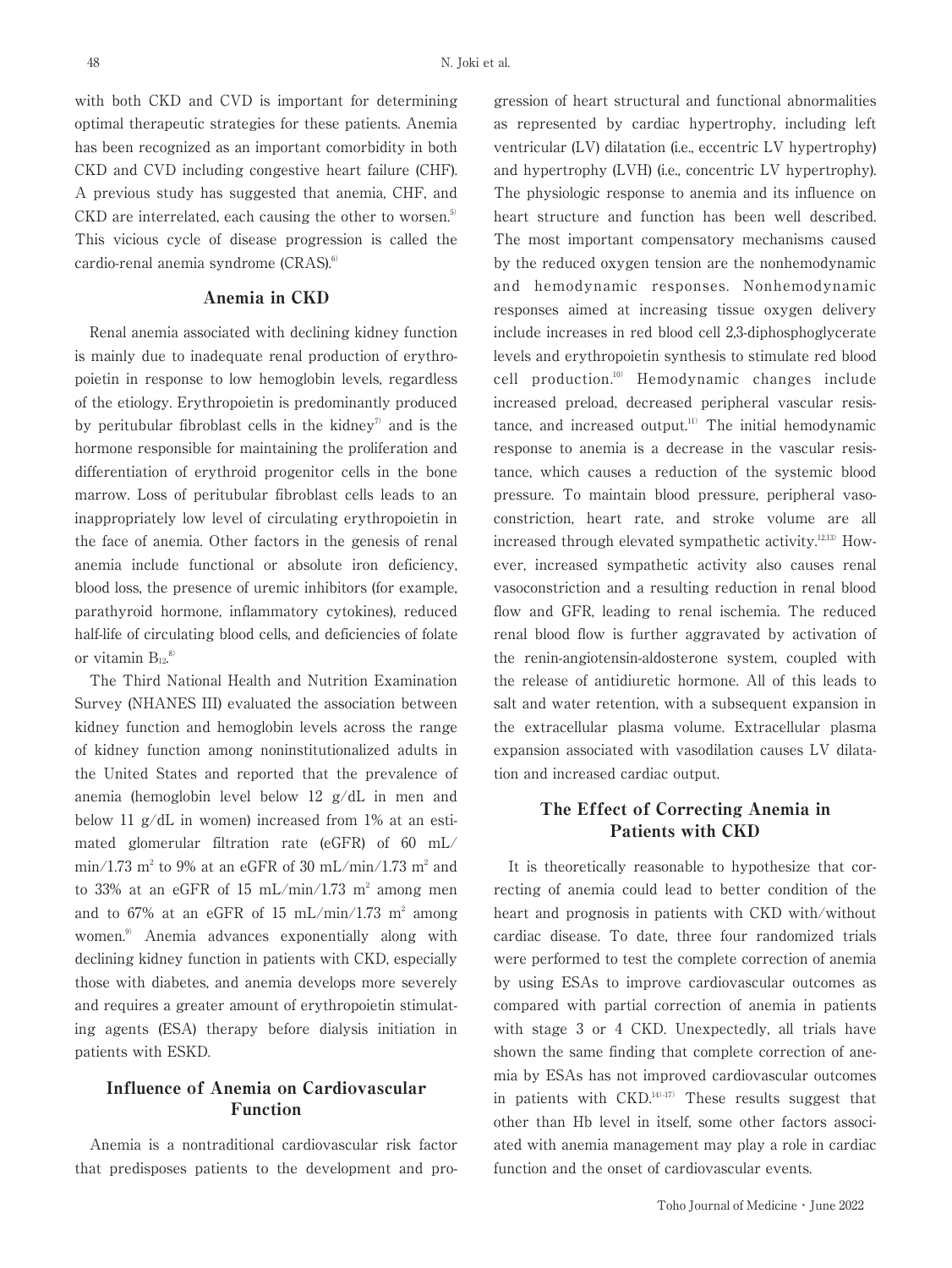### Iron Deficiency and Heart Failure

Iron is known to play a crucial role in oxygen transport as a component of Hb, in oxygen storage as a component of myoglobin, and in cardiac and skeletal muscle metabolism as a component of oxidative enzymes.<sup>18,19)</sup> These physiological roles of iron led us to hypothesize that iron deficiency in itself may directly contribute to cardiac morphological and functional abnormalities independent of anemia. Actually, a recent study revealed that among 546 patients with systolic dysfunction, iron deficiency was observed in 32% of patients with anemia and 57% of patients without anemia.<sup>20)</sup> Moreover, the FER- $\text{RIC-HF study}^{21}$  demonstrated that intravenous iron therapy for patients with heart failure improved exercise tolerance and symptoms. Interestingly, these benefits have been confirmed in nonanemic iron deficiency (ID) patients. Optimum management of iron status may thus be extremely beneficial for maintaining normal function and morphology of the heart in humans.

## ID in Patients with CKD

Data from the National Health and Nutritional Examination Survey have demonstrated that with declining renal function, percentages of individuals with transferrin saturation (TSAT)  $\langle 20\%$  or ferritin  $\langle 100 \rangle$  ng/dL increase in men and decrease in women.<sup>22</sup> Approximately 60% of men and 70% of women were showing TSAT <20% or ferritin <100 ng/dL at creatinine clearance rates below 15 mL/min.22) Hamano et al. demonstrated that approximately 30% of Japanese patients on maintenance dialysis met the criteria of both TSAT <20% and ferritin <100  $ng/dL$  in the Japanese renal data registry.<sup>23)</sup> Although the prevalence of ID among patients with ESKD is speculated to be higher than that of the general population, whether a high prevalence of ID is linked to the high incidence and prevalence of cardiac disease in ESKD patients remains unclear. It is well known that higher prevalence of ID,<sup>22)</sup> anemia,<sup>24)</sup> and cardiac remodeling<sup>25)</sup> are observed simultaneously in patients with CKD incident dialysis. ID might result in cardiac enlargement independent of anemia, which indicates cardiac remodeling in patients with CKD.

## Cardio-Renal Anemia ID Syndrome

Recently, our group conducted a multicenter cross-sectional study by using 1974 patients with incident dialysis

and reported four findings that 1) a high prevalence of ID that is defined as TSAT  $\leq$  20% and ferritin level  $\leq$  100 ng/dL was seen at the initiation of dialysis, 2) a marker of circulatory iron TSAT was inversely correlated with cardiothoracic ratio from chest X-ray, as one of the surrogate markers of cardiac enlargement, 3) ferritin showed no significant relationship with CTR, and 4) a significantly higher odds ratio for cardiac enlargement was observed in patients with TSAT <20% independent of Hb level.26) These findings suggest that not only Hb but also circulatory iron may play an important role in promoting cardiac remodeling. This is in line with the results of previous study that ID, either alone or in combination with anemia, CKD, or both, is associated with increased mortality in patients with heart failure.<sup>27)</sup> The authors in that study also emphasized that the term CRAS may underestimate the clinical and prognostic importance of ID in chronic heart failure patients. This concept is thought to be applicable to patients with CKD with or without cardiac disease because iron plays an important role in oxygen storage in myoglobin and oxygen metabolism in skeletal and cardiomyocyte. Even in patients without anemia, ID has been associated with decreased aerobic performance and exercise intolerance.28) Moreover, structural abnormalities in cardiomyocytes have been reported.<sup>29)</sup> Therefore, maintaining normal iron metabolism is crucial, especially for cells of high mitogenic potential such as hematopoietic cells or high energy demand such as cardiomyocytes. The role of ID in patients with CKD, with or without anemia, therefore merits clinical awareness, and more insight into the pathophysiology and interplay between ID, anemia, and CKD is warranted, especially in patients with heart failure.

## Conclusion

Independent of the presence of anemia, deficiency of circulatory iron is closely correlated with cardiac remodeling in patients with CKD. Iron supplementation in the predialysis phase of CKD may help prevent cardiac remodeling regardless of the presence or absence of optimal Hb level in patients with CKD with ID and would be a better outcome.

Conflicts of interest: None declared.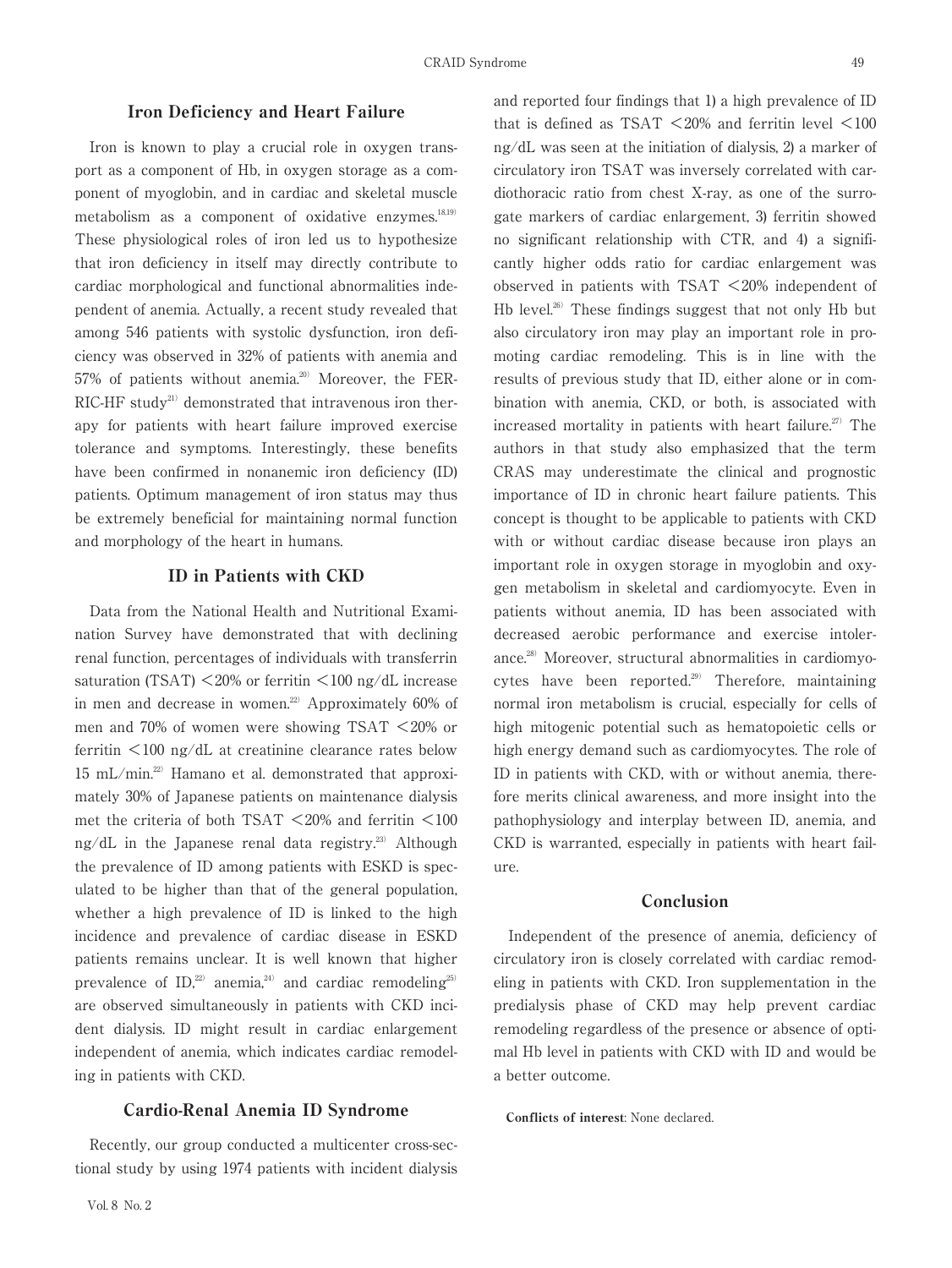#### References

- 1) Goodkin DA, Bragg-Gresham JL, Koenig KG, Wolfe RA, Akiba T, Andreucci VE, et al. Association of comorbid conditions and mortality in hemodialysis patients in Europe, Japan, and the United States: the Dialysis Outcomes and Practice Patterns Study (DOPPS). J Am Soc Nephrol. 2003; 14: 3270-7.
- 2)Moroi M, Tamaki N, Nishimura M, Haze K, Nishimura T, Kusano E, et al. Association between abnormal myocardial fatty acid metabolism and cardiac-derived death among patients undergoing hemodialysis: results from a cohort study in Japan. Am J Kidney Dis. 2013; 61: 466-75.
- 3)Foley RN, Parfrey PS, Sarnak MJ. Epidemiology of cardiovascular disease in chronic renal disease. J Am Soc Nephrol. 1998; 9: S16-23.
- 4) Ronco C, McCullough P, Anker SD, Anand I, Aspromonte N, Bagshaw SM, et al. Cardio-renal syndromes: report from the consensus conference of the acute dialysis quality initiative. Eur Heart J. 2010; 31: 703-11.
- 5) Kazory A, Ross EA. Anemia: the point of convergence or divergence for kidney disease and heart failure? J Am Coll Cardiol. 2009; 53: 639-47.
- 6) Silverberg DS, Wexler D, Blum M, Tchebiner JZ, Sheps D, Keren G, et al. The effect of correction of anaemia in diabetics and non-diabetics with severe resistant congestive heart failure and chronic renal failure by subcutaneous erythropoietin and intravenous iron. Nephrol Dial Transplant. 2003; 18: 141-6.
- 7) Pan X, Suzuki N, Hirano I, Yamazaki S, Minegishi N, Yamamoto M. Isolation and characterization of renal erythropoietin-producing cells from genetically produced anemia mice. PloS One. 2011; 6: e25839.
- 8) McGonigle RJ, Wallin JD, Shadduck RK, Fisher JW. Erythropoietin deficiency and inhibition of erythropoiesis in renal insufficiency. Kidney Int. 1984; 25: 437-44.
- 9)Astor BC, Muntner P, Levin A, Eustace JA, Coresh J. Association of kidney function with anemia: the Third National Health and Nutrition Examination Survey (1988-1994). Arch Intern Med. 2002; 162: 1401-8.
- 10)Glassock RJ, Pecoits-Filho R, Barberato SH. Left ventricular mass in chronic kidney disease and ESRD. Clin J Am Soc Nephrol. 2009; 4: S79-91.
- 11) Hayashi T, Joki N, Tanaka Y, Hase H. Anaemia and early phase cardiovascular events on haemodialysis. Nephrology (Carlton). 2015; 20: 1-6.
- 12) Franchitto N, Despas F, Labrunée M, Roncalli J, Boveda S, Galinier M, et al. Tonic chemoreflex activation contributes to increased sympathetic nerve activity in heart failure-related anemia. Hypertension. 2010; 55: 1012-7.
- 13) Franchitto N, Despas F, Labrunee M, Vaccaro A, Lambert E, Lambert G, et al. Cardiorenal anemia syndrome in chronic heart failure contributes to increased sympathetic nerve activity. Int J Cardiol. 2013; 168: 2352-7.
- 14) Drüeke TB, Locatelli F, Clyne N, Eckardt KU, Macdougall IC, Tsakiris D, et al. Normalization of hemoglobin level in patients with chronic kidney disease and anemia. N Engl J Med. 2006; 355: 2071-84.
- 15) Singh AK, Szczech L, Tang KL, Barnhart H, Sapp S, Wolfson M, et al. Correction of anemia with epoetin alfa in chronic kidney disease. N Engl J Med. 2006; 355: 2085-98.
- 16) Besarab A, Bolton WK, Browne JK, Egrie JC, Nissenson AR, Okamoto DM, et al. The effects of normal as compared with

low hematocrit values in patients with cardiac disease who are receiving hemodialysis and epoetin. N Engl J Med. 1998; 339: 584-90.

- 17) Pfeffer MA, Burdmann EA, Chen CY, Cooper ME, de Zeeuw D, Eckardt KU, et al. A trial of darbepoetin alfa in type 2 diabetes and chronic kidney disease. N Engl J Med. 2009; 361: 2019-32.
- 18) Andrews NC. Disorders of iron metabolism. N Engl J Med. 1999; 341: 1986-95.
- 19) Jankowska EA, von Haehling S, Anker SD, Macdougall IC, Ponikowski P. Iron deficiency and heart failure: diagnostic dilemmas and therapeutic perspectives. Eur Heart J. 2013; 34: 816-29.
- 20) Jankowska EA, Rozentryt P, Witkowska A, Nowak J, Hartmann O, Ponikowska B, et al. Iron deficiency: an ominous sign in patients with systolic chronic heart failure. Eur Heart J. 2010; 31: 1872-80.
- 21) Okonko DO, Grzeslo A, Witkowski T, Mandal AK, Slater RM, Roughton M, et al. Effect of intravenous iron sucrose on exercise tolerance in anemic and nonanemic patients with symptomatic chronic heart failure and iron deficiency FERRIC-HF: a randomized, controlled, observer-blinded trial. J Am Coll Cardiol. 2008; 51: 103-12.
- 22) Fishbane S, Pollack S, Feldman HI, Joffe MM. Iron indices in chronic kidney disease in the National Health and Nutritional Examination Survey 1988-2004. Clin J Am Soc Nephrol. 2009; 4: 57-61.
- 23) Hamano T, Fujii N, Hayashi T, Yamamoto H, Iseki K, Tsubakihara Y. Thresholds of iron markers for iron deficiency erythropoiesis-finding of the Japanese nationwide dialysis registry. Kidney Intern Suppl (2011). 2015; 5: 23-32.
- 24) Asakawa T, Joki N, Tanaka Y, Hayashi T, Hase H, Komatsu Y, et al. Association between the hemoglobin level and cardiothoracic ratio in patients on incident dialysis. Cardiorenal Med. 2014; 4: 189-200.
- 25) Foley RN, Parfrey PS, Harnett JD, Kent GM, Martin CJ, Murray DC, et al. Clinical and echocardiographic disease in patients starting end-stage renal disease therapy. Kidney Int. 1995; 47: 186-92.
- 26) Hayashi T, Tanaka Y, Iwasaki M, Hase H, Yamamoto H, Komatsu Y, et al. Association of circulatory iron deficiency with an enlarged heart in patients with end-stage kidney disease. J Ren Nutr. 2019; 29: 39-47.
- 27) Klip IT, Jankowska EA, Enjuanes C, Voors AA, Banasiak W, Bruguera J, et al. The additive burden of iron deficiency in the cardiorenal-anaemia axis: scope of a problem and its consequences. Eur J Heart Fail. 2014; 16: 655-62.
- 28) van Veldhuisen DJ, Anker SD, Ponikowski P, Macdougall IC. Anemia and iron deficiency in heart failure: mechanisms and therapeutic approaches. Nat Rev Cardiol. 2011; 8: 485-93.
- 29) Dong F, Zhang X, Culver B, Chew Jr HG, Kelley RO, Ren J. Dietary iron deficiency induces ventricular dilation, mitochondrial ultrastructural aberrations and cytochrome c release: involvement of nitric oxide synthase and protein tyrosine nitration. Clin Sci (Lond). 2005; 109: 277-86.

ⒸMedical Society of Toho University. Toho Journal of Medicine is an Open Access journal distributed under the Creative Commons Attribution-NonCommercial-NoDerivatives 4.0 International License. To view the details of this license, please visit (https://creativecommons.org/licenses/by-nc-nd/4.0/).